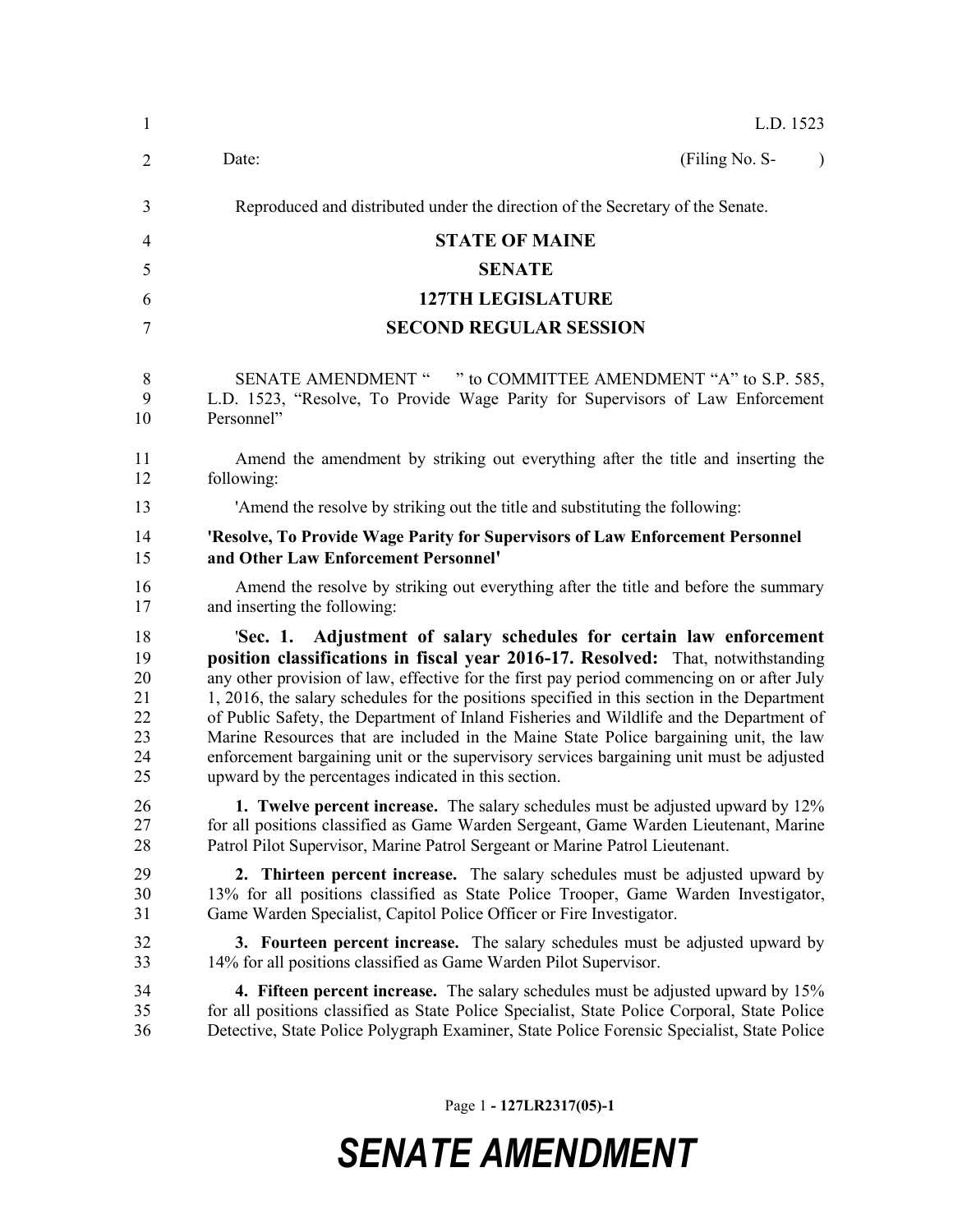Pilot, State Police Pilot Supervisor, State Police Polygraph Examiner Supervisor, State Police Sergeant-E, Game Warden, Marine Patrol Officer, Capitol Police Sergeant, Senior Fire Investigator, Fire Investigations Sergeant or Forensic Specialist, Dual Discipline.

 **5. Seventeen percent increase.** The salary schedules must be adjusted upward by 17% for all positions classified as Game Warden Pilot.

 **6. Eighteen percent increase.** The salary schedules must be adjusted upward by 18% for all positions classified as State Police Lieutenant, Capitol Police Lieutenant or Marine Patrol Specialist; and be it further

 **Sec. 2. Salary schedule for law enforcement supervisors changed. Resolved:** That the Department of Administrative and Financial Services, Bureau of Human Resources shall amend by August 1, 2016 its rules regarding compensation to ensure that the fixed salary schedule for positions classified as law enforcement supervisors within the Department of Agriculture, Conservation and Forestry and the Baxter State Park Authority is increased by 5%, effective for the first pay period commencing on or after July 1, 2016; and be it further

 **Sec. 3. Salary schedule for senior motor vehicle detectives changed. Resolved:** That the Department of Administrative and Financial Services, Bureau of Human Resources shall amend by August 1, 2016 its rules regarding compensation to ensure that the fixed salary schedule for positions classified as senior motor vehicle detectives within the Department of the Secretary of State is increased by 5%, effective for the first pay period commencing on or after July 1, 2016; and be it further

 **Sec. 4. Certain law enforcement confidential positions; similar and equitable treatment. Resolved:** That the Department of Administrative and Financial Services, Bureau of Human Resources shall adjust upward the salary schedules for those law enforcement confidential positions in the Department of Public Safety, the Department of Inland Fisheries and Wildlife and the Department of Marine Resources that the bureau determines to be similar to the law enforcement positions listed in section 28 1. The salary schedules must be adjusted consistently with the salary adjustment for the law enforcement positions listed in section 1. For the purposes of this section, "confidential position" means a position within the executive branch that is a position excluded from bargaining units pursuant to the Maine Revised Statutes, Title 26, section 979-A, subsection 6, paragraphs B, C, D, I and J, including a probationary employee in such an excluded position; and be it further

 **Sec. 5. Positions subject to adjustment or approval by the Governor. Resolved:** That the Governor may adjust in a manner consistent with the salary adjustment for the law enforcement positions listed in section 1 the salary schedules for unclassified law enforcement positions in the Department of Public Safety, the Department of Inland Fisheries and Wildlife and the Department of Marine Resources whose salaries are subject to the Governor's adjustment or approval; and be it further

 **Sec. 6. Transfer from Salary Plan program and special account funding. Resolved:** That the funds in the Salary Plan program, General Fund account within the Department of Administrative and Financial Services may be used as needed in allotment by financial order upon the recommendation of the State Budget Officer and approval of

Page 2 **- 127LR2317(05)-1**

## *SENATE AMENDMENT*